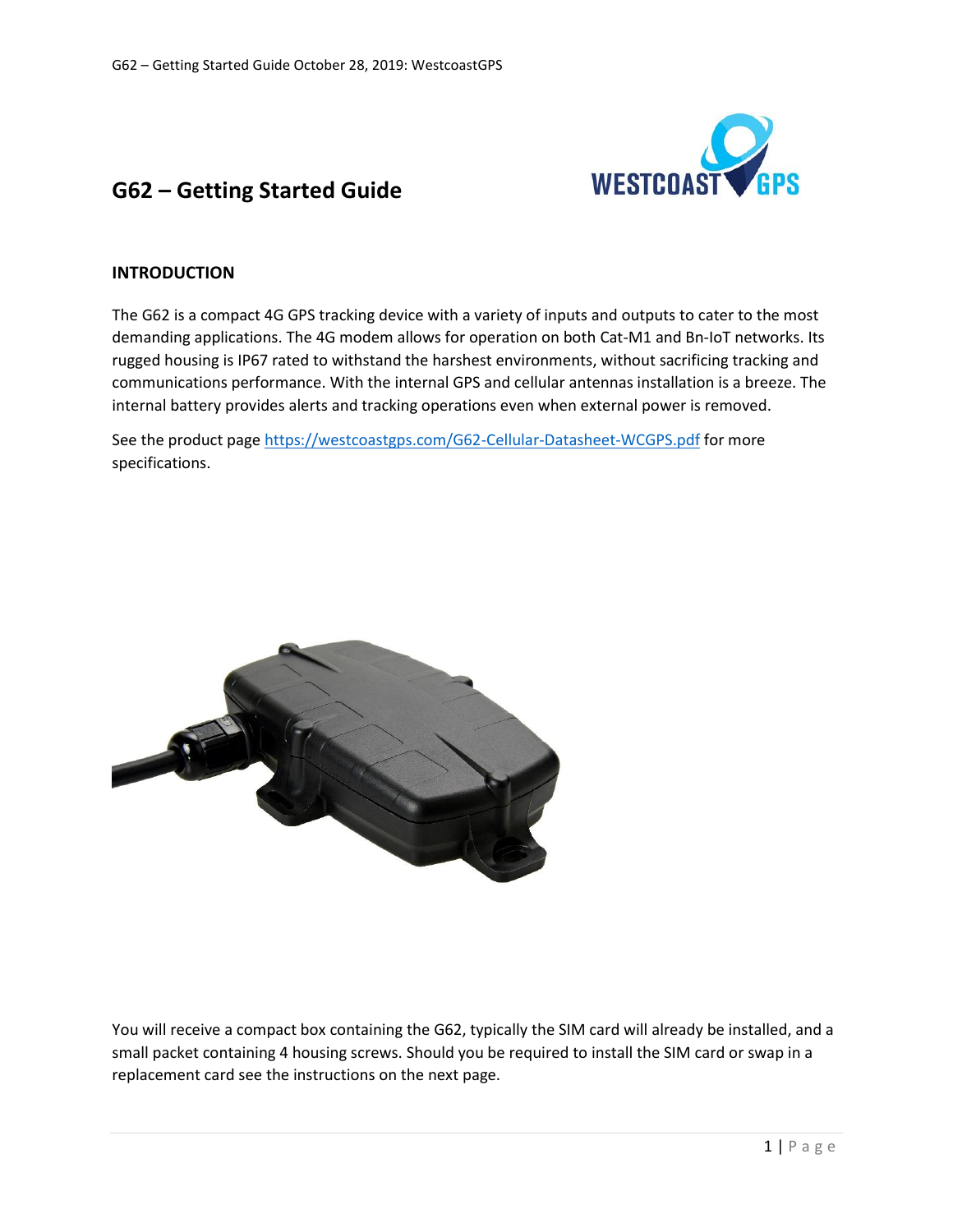# **SIM CARD**

The G62 uses a Micro SIM card (form factor 3FF). The SIM holder is on the top of the printed control board (PCB):

- 1. Unplug the battery and remove any external power connections
- 2. Slide the locking mechanism on the SIM holder to the "unlock" position, and lift the hinged portion of the SIM holder.
- 3. Insert the micro SIM into the holder with the keyed corner orientated away from the hinge and the SIM contacts orientated down to the PCB.
- 4. Close the SIM holder and slide the mechanism to the "lock" position.

# *CAUTION: When handling the PCB take steps to prevent static discharge which could render the device inoperable. DO NOT touch the GPS antenna.*



#### **BATTERY INSTALLATION**

The G62 will arrive with the internal battery disconnected. The battery plug is a three-way connector on the top side of the PCB, is white in colour and connected to twisted wire. See image below.

- 1. Insert the battery plug into the white battery connector. There is only one orientation.
- 2. The LED on the PCB will light up and flash so long as the battery has sufficient charge. Batteries are normally supplied fully charged.
- 3. Route the battery wires into the space between the PCB and the housing. Take care to avoid trapping the wires when sealing the housing.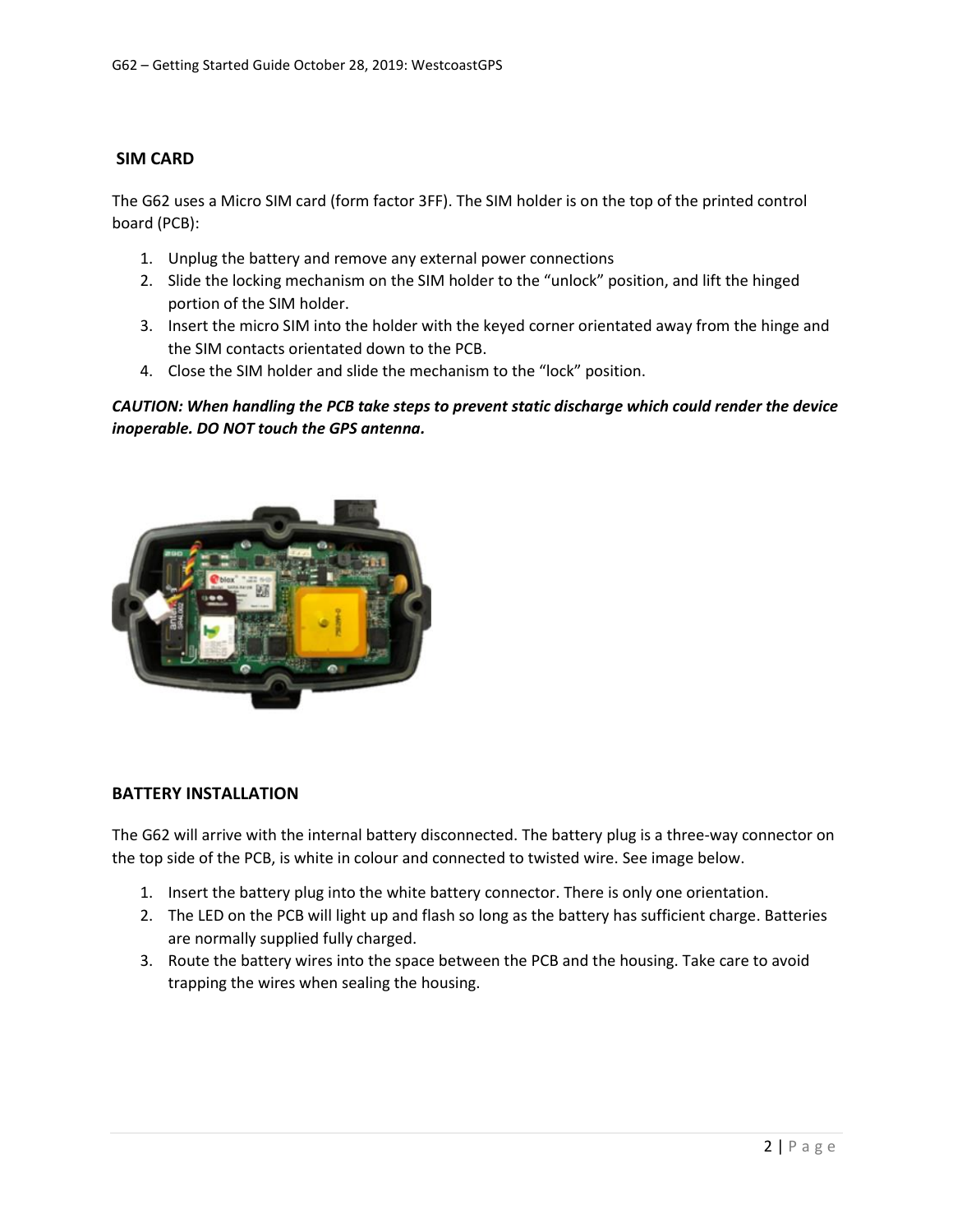

# **LED BEHAVIOUR**

The battery should come pre-charged. Once you insert it, the internal LED will come on and flash.

- 1. The LED will flash slowly at first. When it opens up a connection to the server, it will flash fast. Once data is sent, it will go solid briefly, and revert to flashing fast. When the device goes to sleep the LED will switch off.
- 2. If the battery is too low use the harness to provide external power.
- 3. If the LED flashes but the G62 does not connect, check to ensure the SIM is in the holder correctly and failing that contact us and we will check to ensure the SIM is working properly.

# **CLOSING THE HOUSING**

Prior to closing the housing ensure the main PCB is secured to the housing with the 4 small PCB screws, the SIM card is inserted, and the G62 is online.

- 1. Ensure that the seal is in the base and lying flat, and that there is no dust, dirt, or other debris on the seal.
- 2. Ensure the battery cable will not be pinched by the lid and place lid onto the base.
- 3. Insert the 4 x 20mm housing screws and hand tighten to a uniform tightness.
- 4. Ensure the cable gland is tightened around the cable.

Please make sure that you take extra precautions to ensure the G62 has been sealed adequately when it will be installed in environments where it is exposed to the weather, water, or liquid spray. WestcoastGPS does not warranty against water ingress.

#### **MOUNTING THE G62**

The housing has mounting holes for screws, bolts, or cable ties. The G62 has been engineered to have the best possible GPS reception and will work inside engine bays, body panels, under dashboards and other places where other GPS devices simply fail to operate reliably. Having said this the optimum mounting position is a clear 180 degree view of the sky even if it is through plastic and/or glass.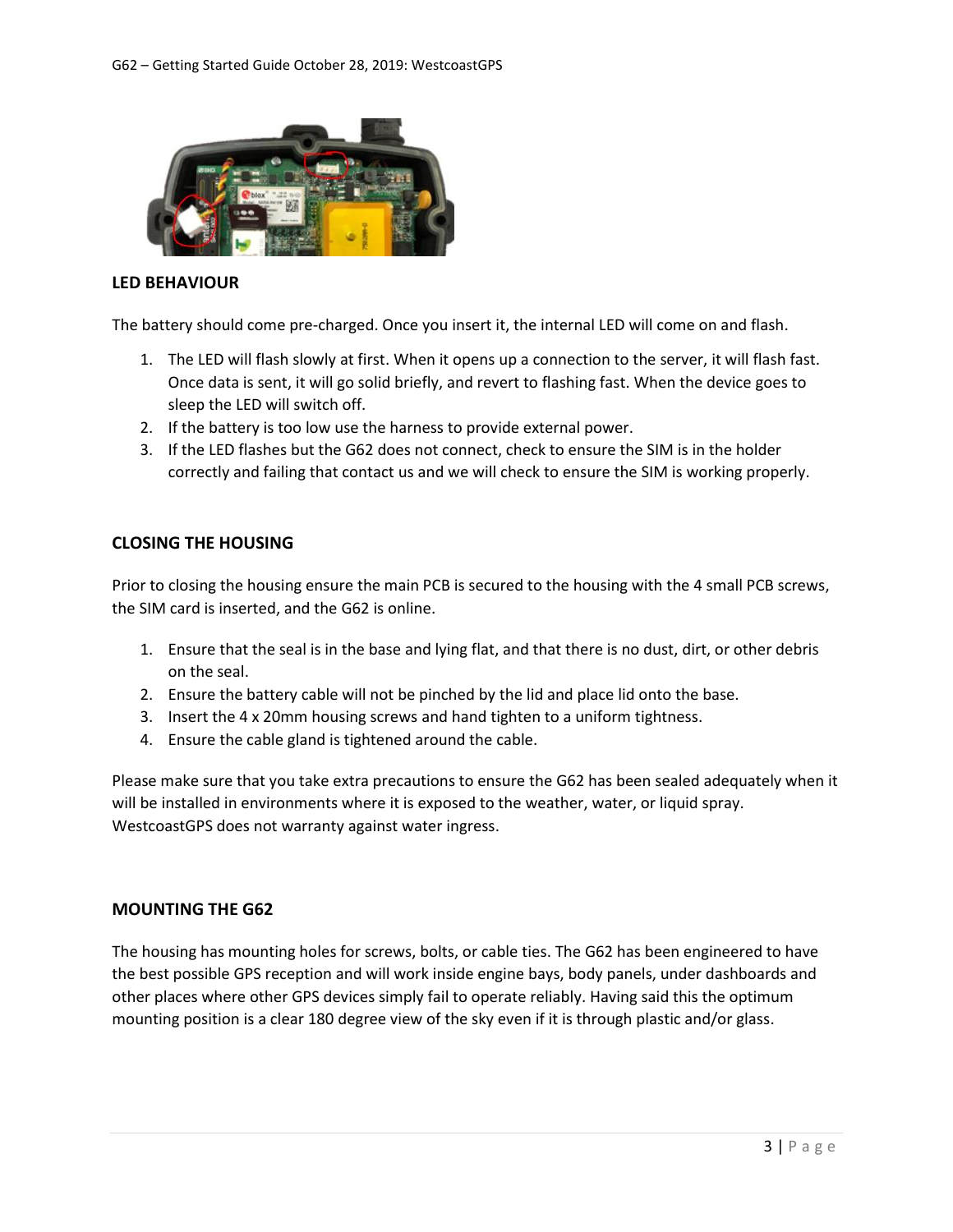### **G62 HARNESS DIAGRAM**



| <b>Pin Number</b> | Colour       | <b>Function</b>       | <b>Notes</b>                                          |  |  |
|-------------------|--------------|-----------------------|-------------------------------------------------------|--|--|
|                   | Red          | <b>External Power</b> | 8-36 Volts DC External Power                          |  |  |
|                   | <b>Black</b> | Ground                | Main Ground                                           |  |  |
|                   | White        | Ignition              | 0-50 Volts DC, permanent internal pull down           |  |  |
|                   | <b>Blue</b>  | Digital Input 1       | 0-50 Volts DC, configurable pull down                 |  |  |
| 5                 | Yellow       | Digital Input 2       | 0-50 Volts DC, configurable pull down                 |  |  |
| 6                 | <b>Brown</b> | iButton               | iButton input                                         |  |  |
|                   | Green        | Analogue input/Switch | Low side switch. Use with a relay, LED, or buzzer. 0- |  |  |
|                   |              | <b>Ground Output</b>  | 30V analogue input                                    |  |  |

#### **CONNECTING TO POWER and IGNITION**

To get up and running connect to external power:

- 1. Connect RED (External Power) to the vehicle positive 8 to 36V (max). Verify this supply is constant even when the vehicle is switched off.
- 2. Connect Black (Ground) to the chassis ground.
- 3. Optionally connect white (Ignition) to an ignition source something that will be on when the vehicle ignition is on and off when the ignition is off.

For other wiring options please contact us.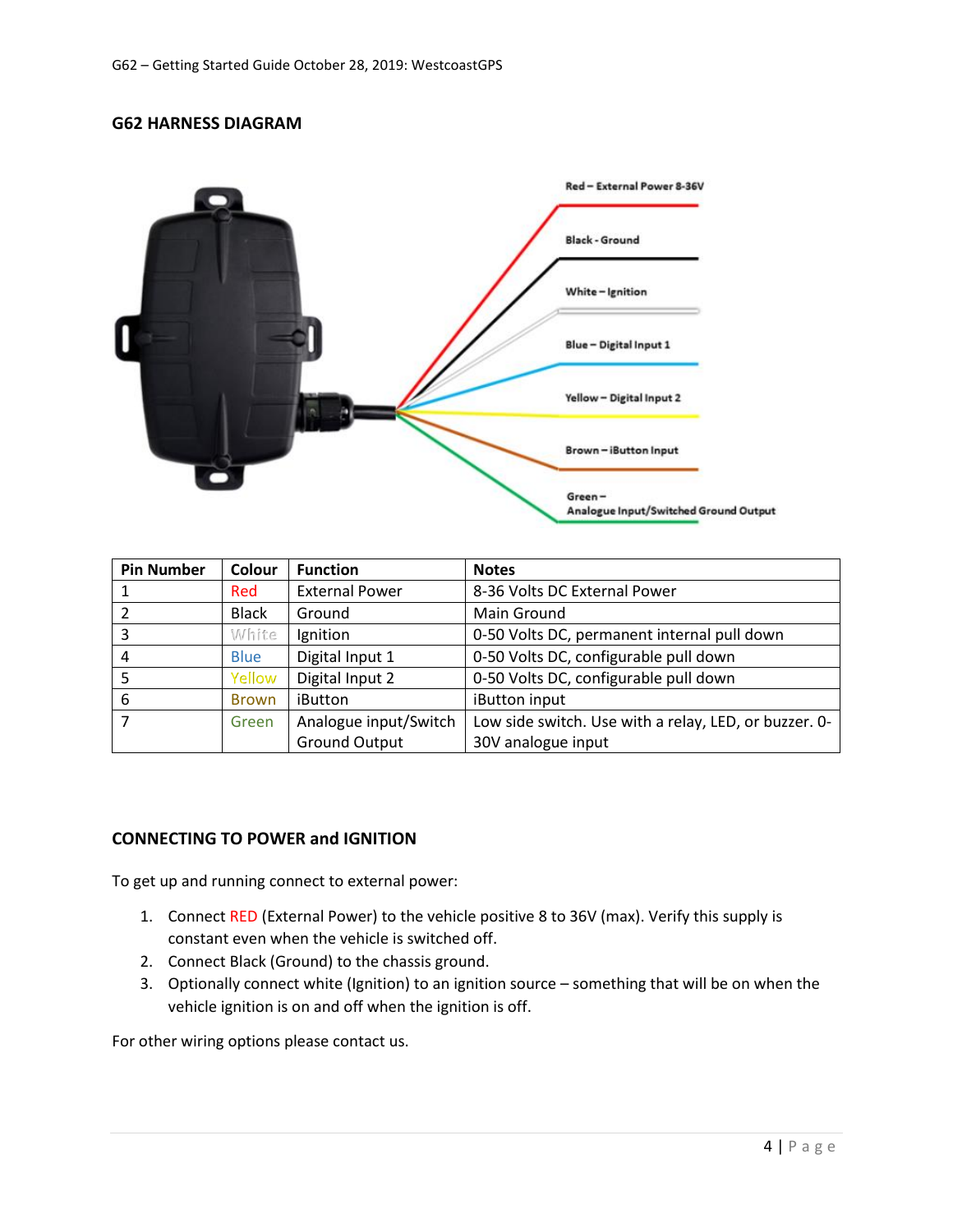# **GETTING ONLINE**

Once powered the LED will begin to flash. The G62 will do the following:

- Connect to the server: if the SIM card works the G62 will connect and attempt to download any firmware and parameter updates then fetch fresh GPS aiding data.
- Get a GPS fix: the G62 will attempt to get a GPS fix. You can speed this up by moving to an area with good GPS signal – outdoors with a clear view of the sky.
- Reconnect to the Server: the device will attempt to connect again to upload the result of the GPS fix.

If the G62 does not complete these steps in 10 minutes it will go to sleep and try again on the next heartbeat or the next trip start.

If the LED flashes but the G62 does not connect check to ensure the SIM is in the holder correctly. Failing that contact us and ask us to check that the SIM is working properly.

# **DEFAULT SETTINGS**

The G62 will operate with default settings out of the box. The defaults include:

- **Hourly Heartbeats**: the G62 will log a heartbeat record, connect to the server, and refresh its GPS data every 60 minutes.
- **Example 1** Logging: The G62 is set to log a record every 60 seconds or 500m of distance travelled, whichever comes first.
- **Heading Changes**: the G62 will also log a record when a heading change is detected and will track when the vehicle corners. (minimum 10 degree heading change for at least 150m at the new heading)
- **Wired and Emulated Ignition**: By default the G62 will track a trip if either the ignition wire is pulled high or movement is detected. This setting can be changed to do one or the other, or continue to use both.
- **Inputs**: inputs are pulled up internally and are active low. This means you can connect pull to ground switches or contacts. The bias can be set to pull up, down, or neither.
- **Output:** the output is not used by default.

These settings and many more are configurable. The defaults provide a good starting point. If you require different parameter settings for your own unique tracking needs (not applicable to ALR Tracking Subscriptions) please contact Support who will assist with changes to those settings.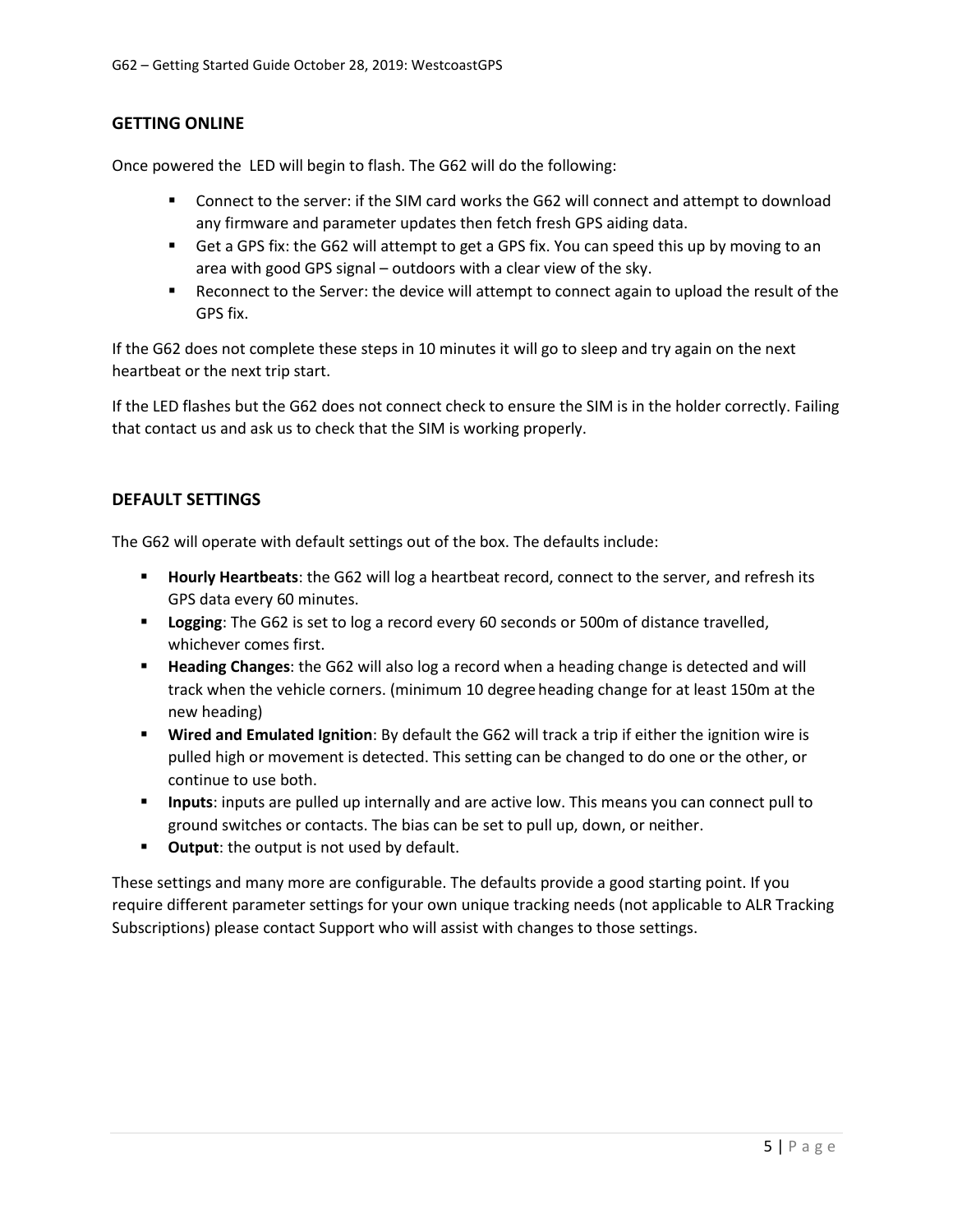# **TRACKING YOUR ASSET**

There are two methods for tracking your assets, using the Telematics Guru app on your Android or Apple devices and/or by logging into the westcoastgps.com website with the credentials provided to you by WestcoastGPS. The App provides basic tracking information including the ability to set up a one-time only "Movement Alert" and to put the asset into "Recovery Mode" should the asset go missing or is stolen. The website provides more robust tracking features including geofencing, alerts, and reports.

To login via the website make sure you click on the "Tracking Platform Login" button:





Once you enter your credentials you will be taken to the tracking platform:

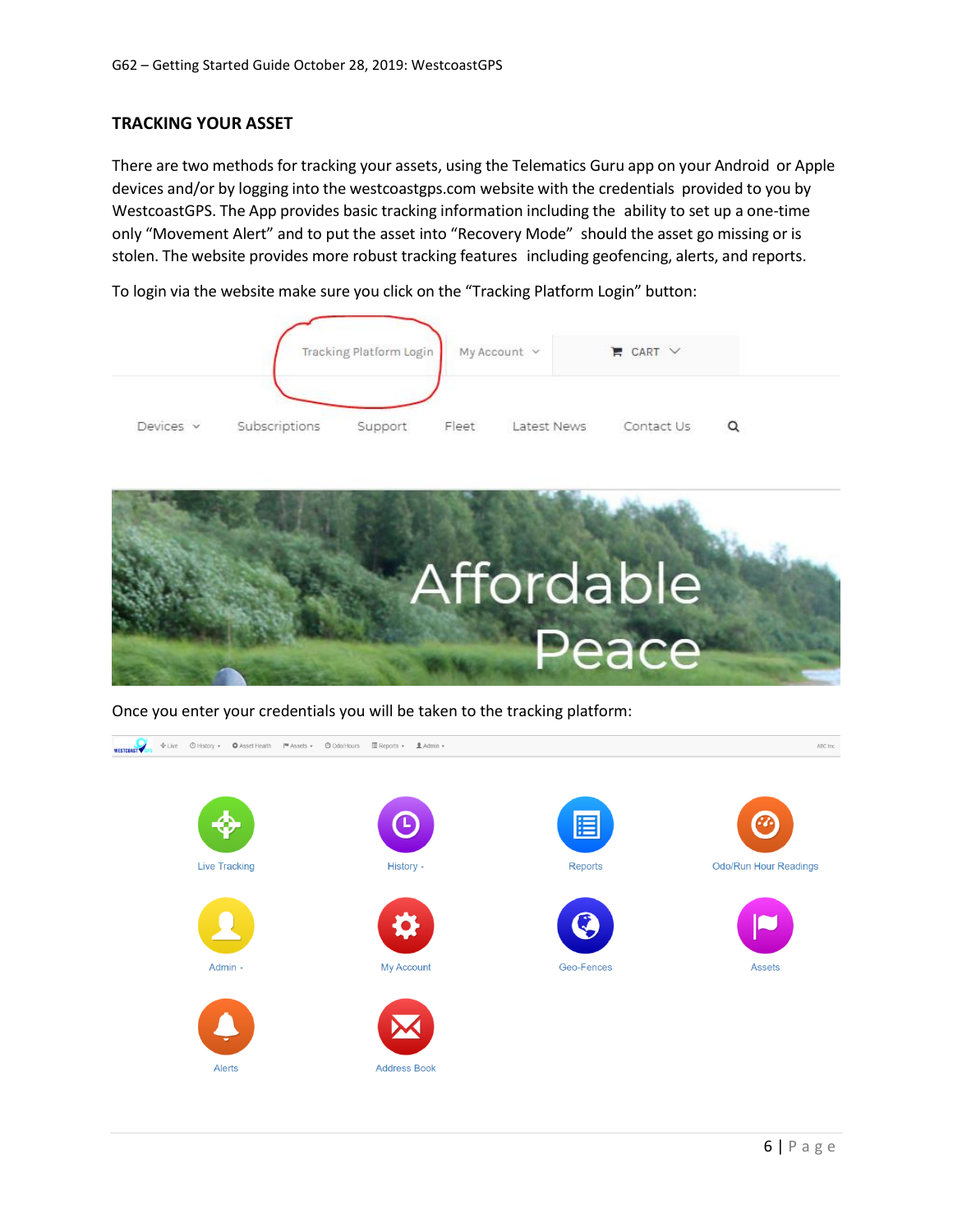The Tracking Platform is intuitive and easy to use. Navigate using the tabs across the top or by clicking on the balloons. If you need to return to this page simply click on the WestcoastGPS logo on the top left.

To download the Telematics Guru app use your smart device (Apple/Android phone/tablet) to click on the links below:

<https://itunes.apple.com/au/app/telematics-guru/id1132506292?mt=8>

<https://play.google.com/store/apps/details?id=guru.telematics.mobile.droid>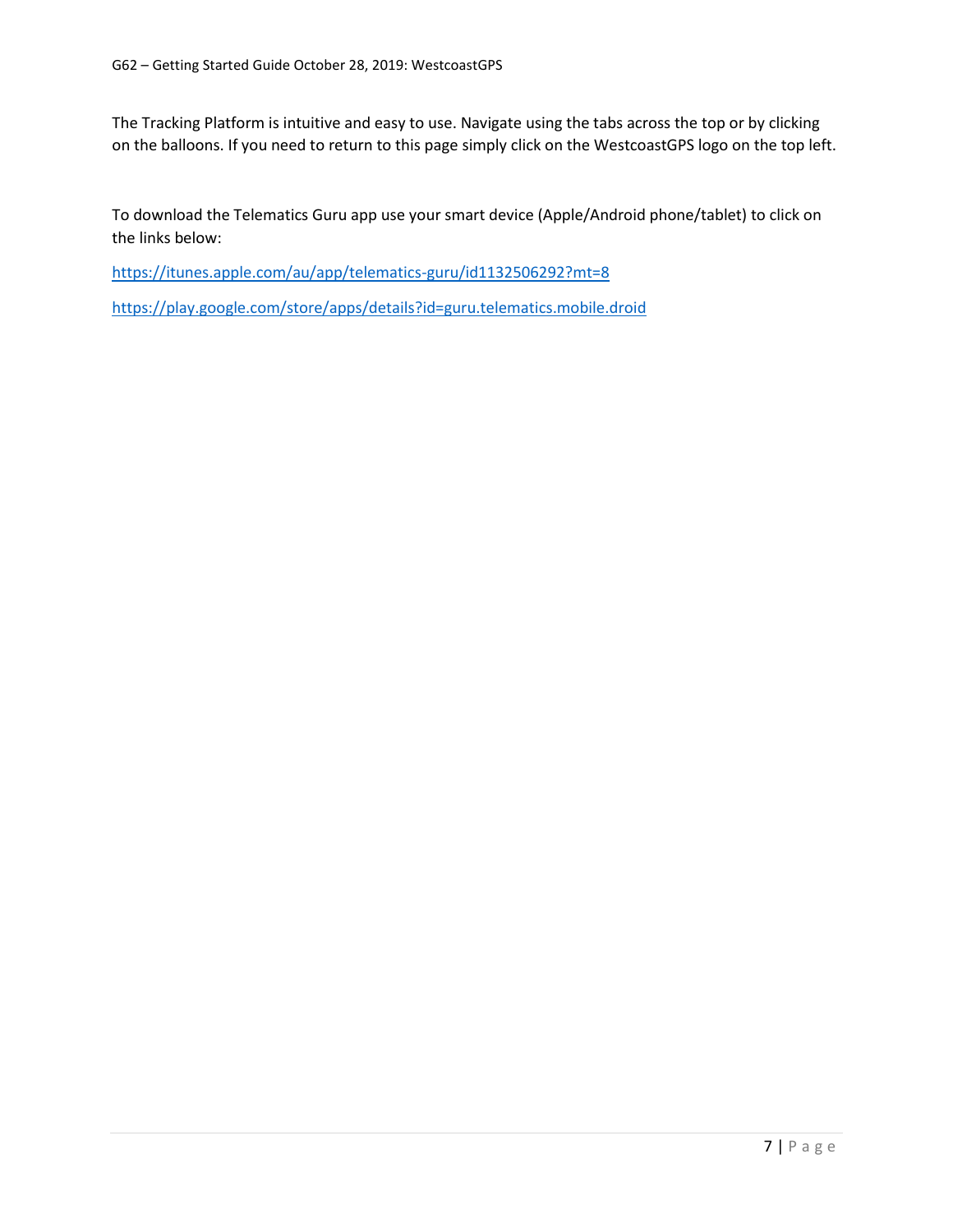# **ADDRESS BOOK**

**Alerts** are an important component of managing your assets and to take advantage of **Alerts** you first have to do a few things, the most important being to set up your address book. Click on the "Address Button" which is circled in blue below:



#### Then click on the "New" button

| Address Book<br>Now<br>$Comment$<br>Name<br>Mobile Number<br><b>Email Address</b> | $\textbf{WestConst}$ GPS $_{\rm{c}}$ |  | + Live © History - M Assets - © Odo/Hours El Reports - LAdmin - |  |  |  |
|-----------------------------------------------------------------------------------|--------------------------------------|--|-----------------------------------------------------------------|--|--|--|
|                                                                                   |                                      |  |                                                                 |  |  |  |
|                                                                                   |                                      |  |                                                                 |  |  |  |
|                                                                                   |                                      |  |                                                                 |  |  |  |

Enter the email addresses you anticipate you will use for ALERTS. You can use whichever email addresses you want for each ALERT that you set up and you choose which emails to use when you create ALERTS.

| ← → C  a Secure   https://westcoastgps.telematics.guru/AddressBook           |                                       |                |
|------------------------------------------------------------------------------|---------------------------------------|----------------|
| WestCoast GPS<br>◆Live © History → M Assets → © Odo/Hours E Reports → LAdmin |                                       | $\times$       |
|                                                                              | Create Address Book Entry             |                |
| <b>Address Book</b>                                                          | Name                                  |                |
| <b>Name</b><br>Comment                                                       | hame                                  | Now            |
|                                                                              | Comment                               |                |
|                                                                              | comment                               |                |
|                                                                              | Email Address(es)                     |                |
|                                                                              | email address                         | Send Test      |
|                                                                              | Mobile Number <sup><sup>O</sup></sup> |                |
|                                                                              | mobile number                         | ◬              |
|                                                                              |                                       |                |
|                                                                              |                                       | Cancel<br>Save |
|                                                                              |                                       |                |
|                                                                              |                                       |                |
|                                                                              |                                       |                |
|                                                                              |                                       |                |
|                                                                              |                                       |                |

Once you have entered your first email address click "Save" and repeat the process until you have all of the email addresses entered. You can go back at any time and add or delete email addresses.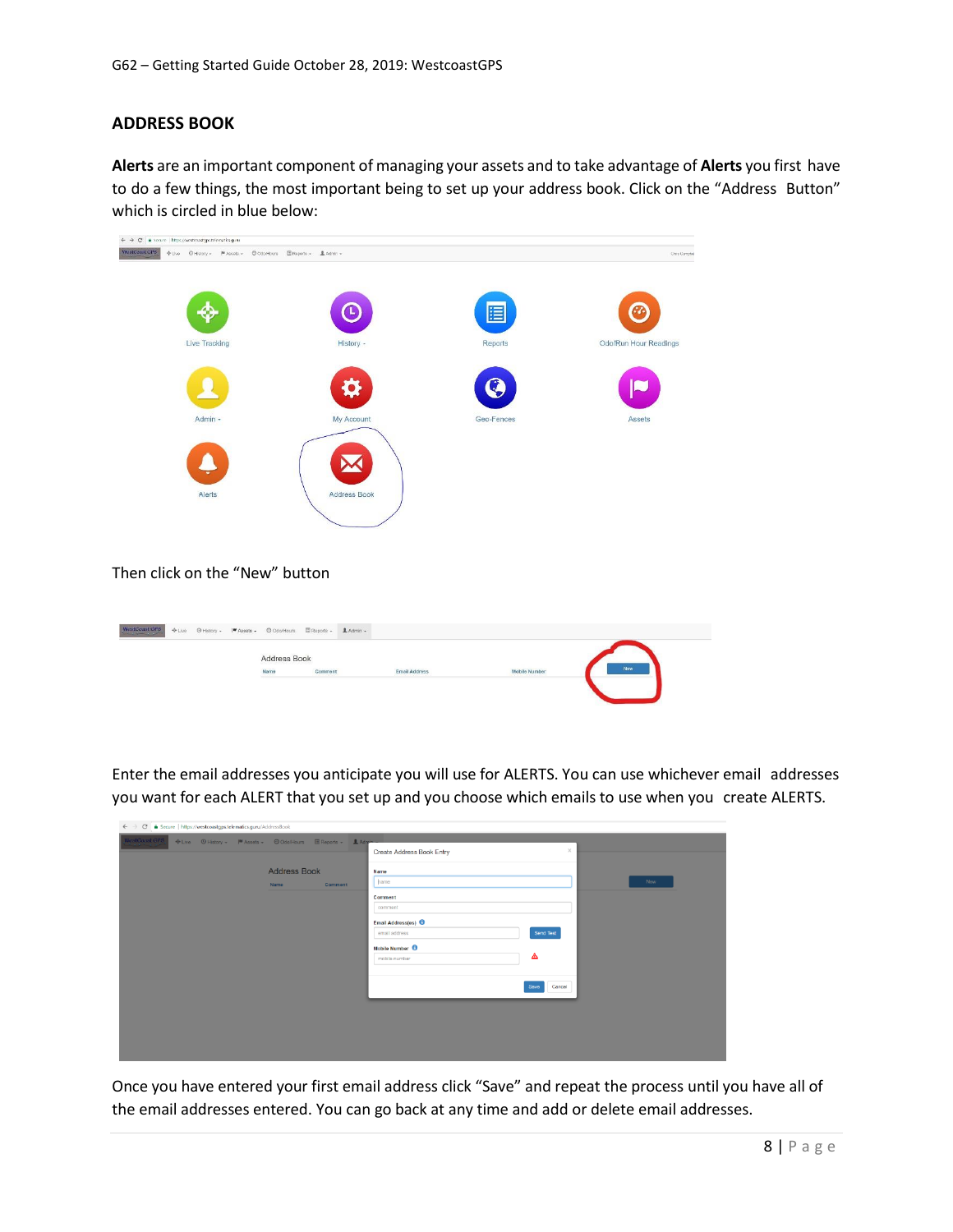### **GEOFENCES**

Setting up a Geo-fence is easy. From the main menu (which you can reach by clicking the WestCoastGPS logo on the top left corner) select Geo-fences as shown below:



Begin typing an address and matching options will appear. Select the correct one as shown:

| Create Geo-Fence              |                                                                         |  |
|-------------------------------|-------------------------------------------------------------------------|--|
| Name                          | Bryanst<br>×                                                            |  |
|                               | Bryanston Sandton, Gauteng, South Africa                                |  |
| Comment                       | Bryanston Street London, United Kingdom                                 |  |
|                               | <b>Bryanston Drive Sandton, South Africa</b>                            |  |
|                               | Bryanston Square London, United Kingdom                                 |  |
| <b>Show Advanced Settings</b> | <b>Bryanston East Sandton, Gauteng, South Africa</b>                    |  |
|                               | powered by Google<br><b>Manazinala</b><br><b>STATISTICS</b><br>Ethiopia |  |

You can now adjust the zoom level using the plus(+) and (-) functions on the bottom right corner of the map, and once you see the area that you wish to create a zone for, use your cursor to click points outlining the shape, ensuring that your last point meets the first point you created, as show below:

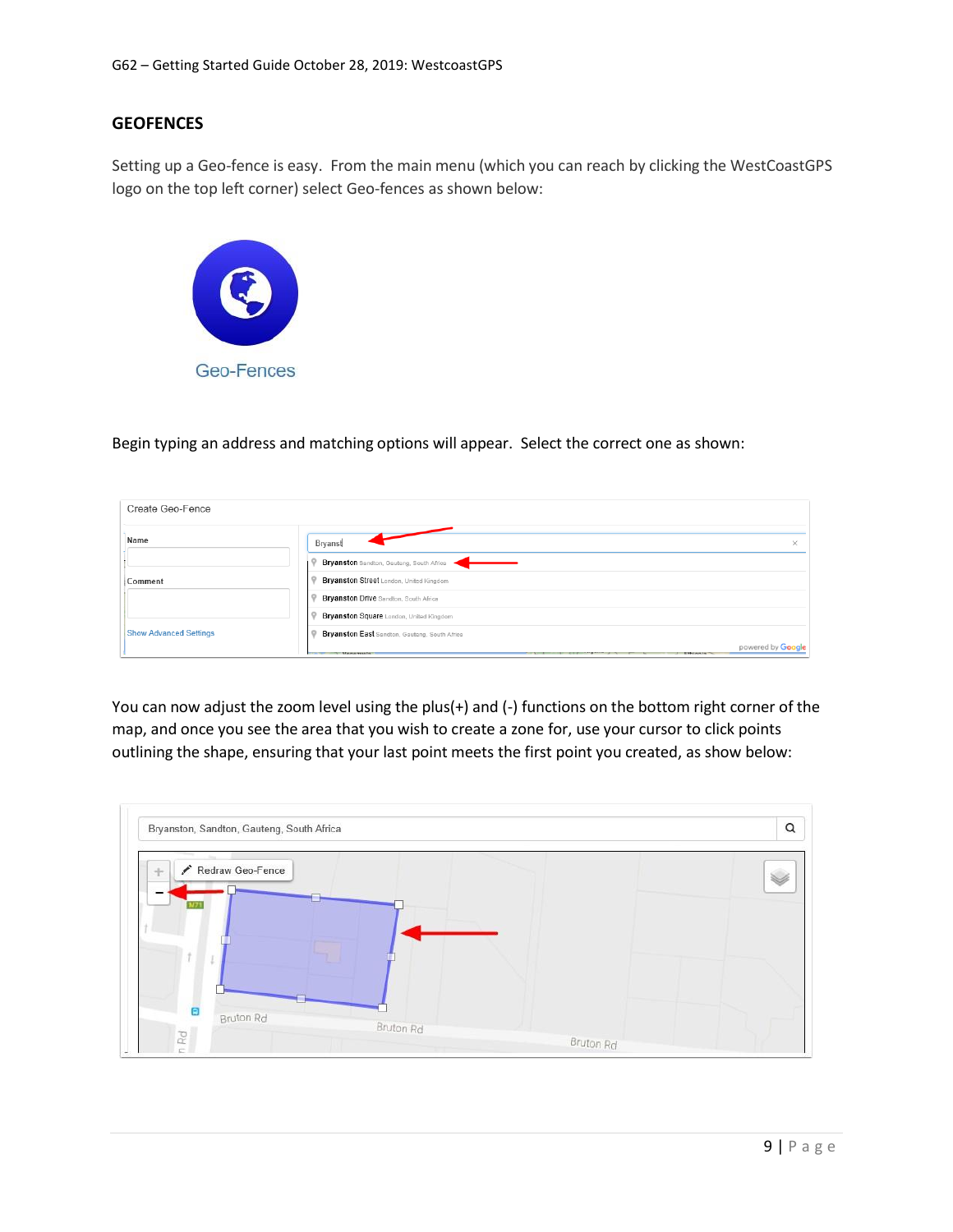Once you have clicked on your starting point the geo-fence shape will appear and you can adjust the shape by dragging any of the nodes shown by arrows below:



Remember that at least three points must be defined to create an area. Be sure to click the starting point to close the shape. A common stumbling block is not completing or closing the area. The Geo Fence will not save until it is closed.

Lastly, name your geo-fence and then click SAVE. The name given to your geo-fence will now appear in all of your trip history and reports.

For advanced options click on Show advanced options.

| Name                                   | R |
|----------------------------------------|---|
| Test                                   |   |
| Comment                                |   |
| Bryanston, Sandton, 2191, South Africa |   |
| <b>Show Advanced Settings</b>          |   |
|                                        |   |
|                                        |   |

These are the advanced settings:



- 1. Priority: Geo Fences with a Higher priority are shown preference over those with a Lower priority. Where two Geo-Fences overlap with the same priority, the fence with the smallest area will be shown preference.
- 2. Exclude from trip assignment: If selected the Geo-Fence will only be used for setting up location based alerts. It will not be used when looking up trip start and end locations
- 3. Track asset activity in Geo-Fence: If selected, the system will record statistics for the asset activity inside this Geo-Fence.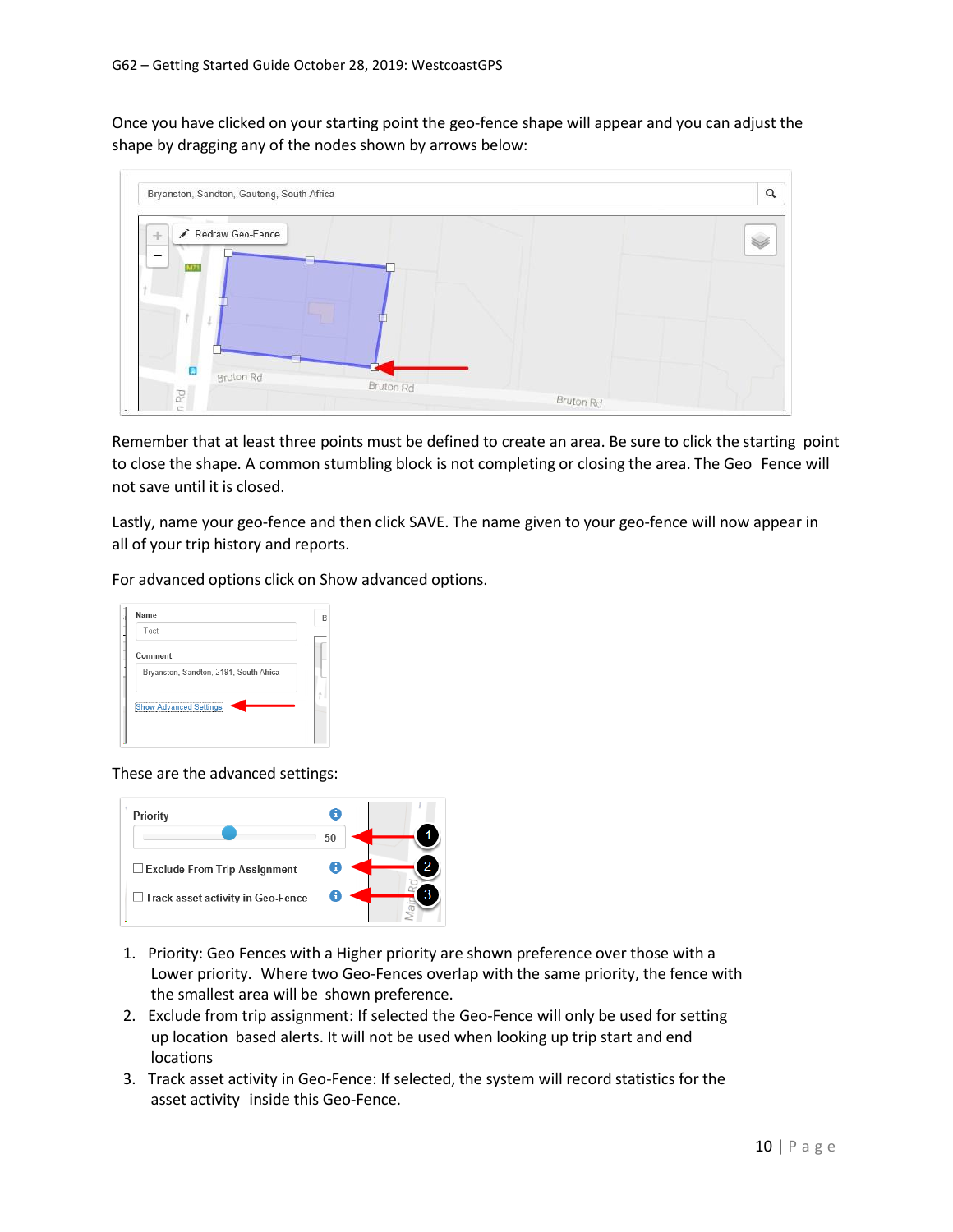# **ALERTS**

Setting up an **Alert** is easy. From the main menu (which you can reach by clicking the WestCoastGPS logo on the top left corner) select **Alerts** as shown below:

| $\overline{\phantom{a}}$<br>$\overline{\phantom{a}}$<br><b>Alerts</b> |                                                            |                                                             |                  |                |  |
|-----------------------------------------------------------------------|------------------------------------------------------------|-------------------------------------------------------------|------------------|----------------|--|
| WestCoast GPS<br>$E = E$                                              | $\bigcirc$ History $\star$   $\blacksquare$ Assets $\star$ | $\blacksquare$ Reports $\blacktriangleright$<br>O Odo/Hours | $A$ dmin $\star$ |                |  |
|                                                                       | <b>Alert Setup</b>                                         |                                                             |                  |                |  |
|                                                                       | ← New Alert Wizard                                         | F New Alert (Advanced)                                      |                  |                |  |
|                                                                       | <b>Name</b>                                                | <b>Short Message (Start)</b>                                |                  | <b>Enabled</b> |  |

# Click on "New Alert Wizard"

| WestCoast GPS<br>$#$ Live<br>⊙ History + M Assete | <b>El</b> Donarte<br><b>CA Odollioure</b><br>Create Alert Wizard | $A$ down         |                  | $\times$ |  |  |  |
|---------------------------------------------------|------------------------------------------------------------------|------------------|------------------|----------|--|--|--|
| Alert Setup                                       | Type of Alert <sup>6</sup><br>After Hours Usage<br>$\star$       |                  |                  |          |  |  |  |
| ← New Alert Wizar                                 | Day of Week                                                      | Between (24hr)   | And (24hr)       |          |  |  |  |
| Name                                              | Everyday<br>$\mathbf{v}$<br>Add Additional Time Constraint (OR)  | $\odot$<br>19:00 | $\circ$<br>06:00 |          |  |  |  |
|                                                   |                                                                  |                  |                  |          |  |  |  |
|                                                   |                                                                  |                  | Cancel<br>Next   |          |  |  |  |
|                                                   |                                                                  |                  |                  |          |  |  |  |

Select the Alert you want to set up:

| WestCoast GPS<br>$+$ Live<br>O History +<br>$M$ Asset $-$ | MOVINTUITE EDOnovic _ BArtmin                  |  |
|-----------------------------------------------------------|------------------------------------------------|--|
|                                                           | $\!\times\!$<br><b>Create Alert Wizard</b>     |  |
| <b>Alert Setup</b>                                        | Type of Alert <sup>6</sup>                     |  |
|                                                           | After Hours Usage                              |  |
| ← New Alert Wizard                                        |                                                |  |
|                                                           | After Hours Usage                              |  |
| Name                                                      | Ignition On                                    |  |
|                                                           | Movement Detected                              |  |
|                                                           | Panic / Duress Button Pressed                  |  |
|                                                           | Accident / Rollover Detected                   |  |
|                                                           | Speeding (Once per trip)                       |  |
|                                                           | External Power Removed                         |  |
|                                                           | Low Device Backup Battery Voltage              |  |
|                                                           | Low External Voltage (Vehicle Battery Voltage) |  |
|                                                           | Geo Fence Alert                                |  |
|                                                           | Remora Low Battery                             |  |
|                                                           |                                                |  |
|                                                           |                                                |  |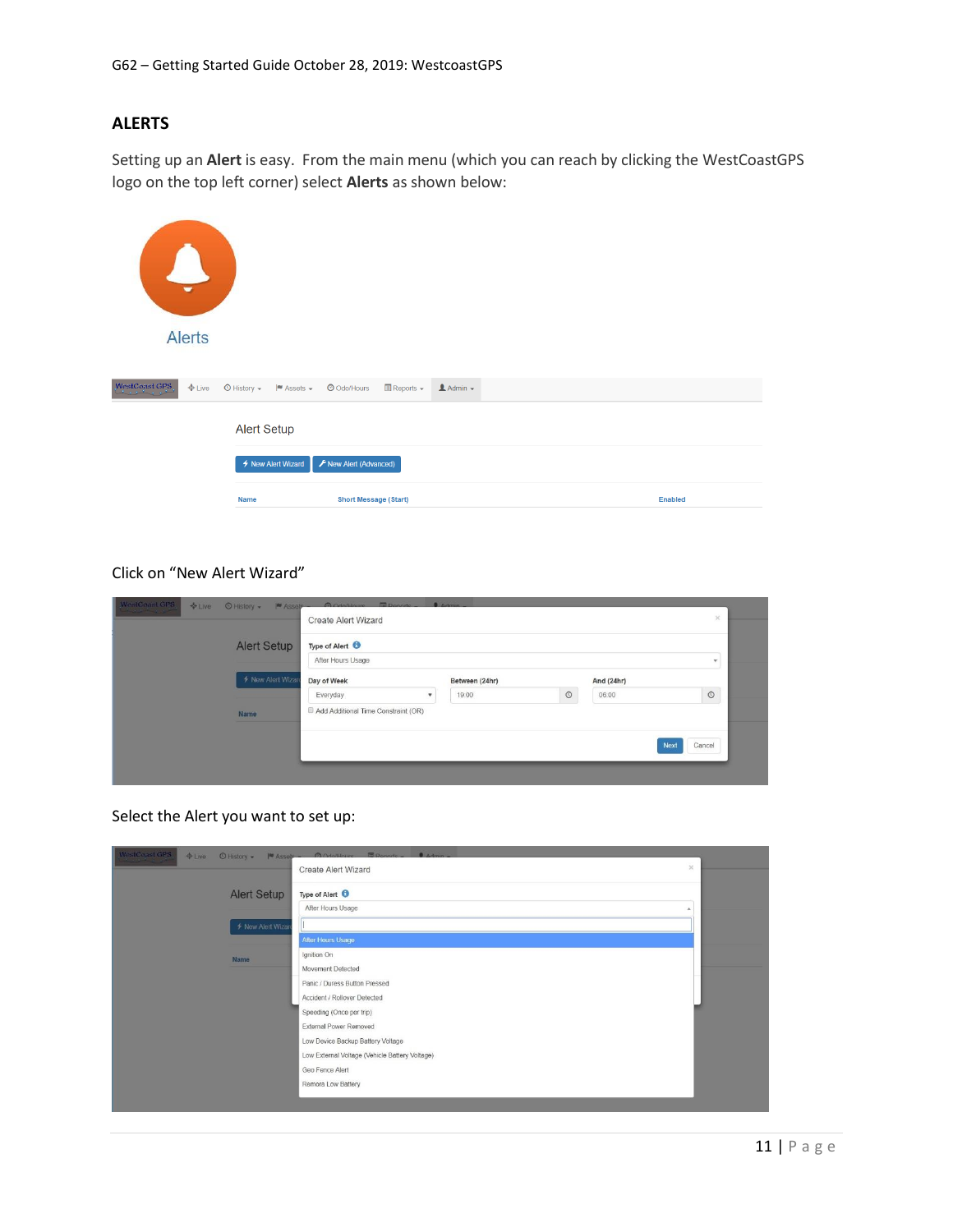Follow the prompts to set up which asset (device) you want to use for the **Alert** – in this case the **G62** and the email address or addresses you want the **Alert** to be sent to.

#### **ASSET NAME/DESCRIPTION**

You can edit the name of your asset by navigating to the Asset – Manage Assets (circled in red) page and clicking on the Asset name in blue (circled in red)as per the image below:

| WESTCOAST <sup>V</sup> |                                   |                                                                                        | ◆Live ⊙History →  甲Assets → ⊙OdoHours □Reports → LAdmin → |             |               |                |            |              |               |                        | <b>C</b> Account |
|------------------------|-----------------------------------|----------------------------------------------------------------------------------------|-----------------------------------------------------------|-------------|---------------|----------------|------------|--------------|---------------|------------------------|------------------|
| Search                 |                                   | Manage Assets<br>Assign Asset to Dept.<br><b>ENGINEER AND DESCRIPTION</b><br>Telemetry |                                                           |             |               |                |            |              |               |                        |                  |
| E Aspets (1)           |                                   | IO Telemetry                                                                           | Code                                                      | Device Type | Device Serial | Last Connected | Department | Est Odometer | Est Run Hours |                        |                  |
| Seadoo                 | $\triangleq$ <sup>O</sup> Vehicle |                                                                                        |                                                           | Oyster      | 133106        | 1 day, 17 hrs. |            | 2444.3 km    | 37.9 hrs      | $\ddot{\circ}$<br>____ |                  |
|                        |                                   |                                                                                        |                                                           |             |               |                |            |              |               |                        |                  |

The pop up window below will appear:

| <b>Edit Asset</b>                  |                   |       |        |                |             |  |                         |            | $\times$ |
|------------------------------------|-------------------|-------|--------|----------------|-------------|--|-------------------------|------------|----------|
| General                            | Info              | Photo | Alerts | <b>Drivers</b> |             |  |                         |            |          |
| <b>Name</b>                        |                   |       |        |                |             |  |                         |            |          |
| Seadoo                             |                   |       |        |                |             |  |                         |            |          |
| <b>Description</b> (optional)      |                   |       |        |                |             |  |                         |            |          |
|                                    | asset description |       |        |                |             |  |                         |            |          |
| <b>Asset Type</b>                  |                   |       |        |                |             |  |                         |            |          |
| Vehicle                            |                   |       |        |                |             |  | $\overline{\mathbf{v}}$ | <b>New</b> |          |
| Department                         |                   |       |        |                |             |  |                         |            |          |
| None                               |                   |       |        |                |             |  | $\overline{\mathbf{v}}$ | <b>New</b> |          |
| Device Serial <sup>6</sup>         |                   |       |        |                | Device Type |  |                         |            |          |
| 133105                             |                   |       |        |                | Oyster      |  |                         |            |          |
| Asset Code (optional) <sup>6</sup> |                   |       |        |                |             |  |                         |            |          |
| asset code                         |                   |       |        |                |             |  |                         |            |          |
| $\triangle$ Enabled                |                   |       |        |                |             |  |                         |            |          |
|                                    |                   |       |        |                |             |  |                         |            |          |
|                                    |                   |       |        |                |             |  |                         | Save       | Cancel   |

Under the "General" tab you can change the name of the Asset and add a Description. Under the "Info" tab there is other data you can enter: